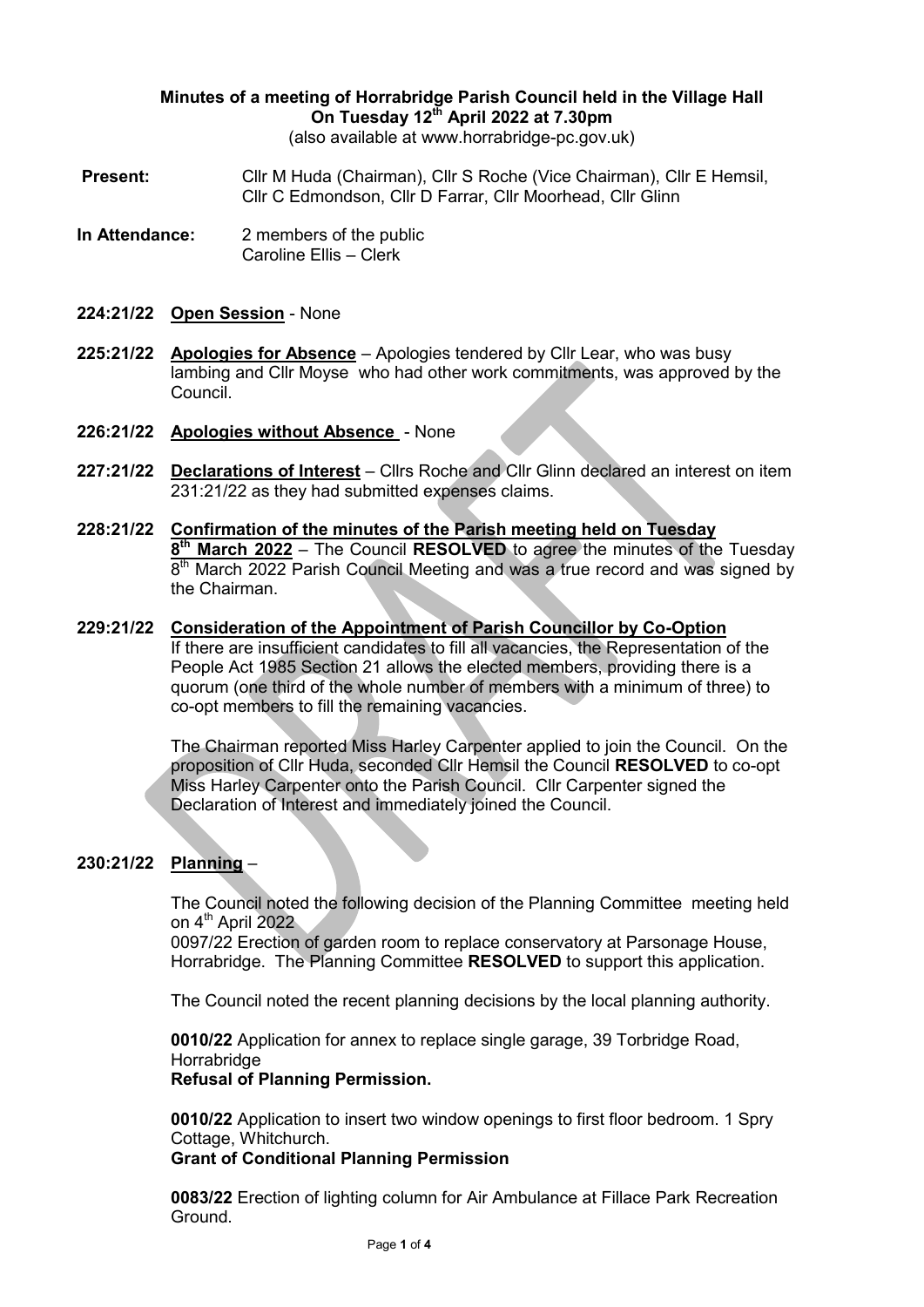### **Grant of Conditional Planning Permission**

# **231:21/22 Finance** –

The bank reconciliation dated  $31<sup>st</sup>$  March 2022 (App A) Payments (App B) and Budget Monitoring Report (App C) Clerk's and staff salaries, was reviewed and on the proposition of Cllr Huda, seconded Cllr Edmondson (two abstentions) the Council **RESOLVED** to approve.

On the proposition of Cllr Farrar, seconded Cllr Huda, the Council **RESOLVED** to approve the Green Waste Renewal subscription and the purchase of a toner cartridge from Amazon.

On the proposition of Cllr Huda, seconded Cllr Farrar the Council **RESOLVED** to approve the purchase of new flower tubs/containers with the budget of £100

- **232:21/22 Photocopier Service** On the proposition of Cllr Huda, seconded Cllr Edmondson the Council **RESOVED** to approve the service with Clarity Copiers. The Clerk to arrange.
- **233:21/22 Purchase of Tralier –** On the proposition of Cllr Hemsil ,seconded Cllr Huda the Council **RESOLVED** to purchase the Apache NH273-1 Trailer at the approximate cost of £1600. Purchase to include hitch-lock and prop stands. Cllr Glinn to arrange the purchase and delivery.
- **234:21/22 Fillace Park** The site would be investigated and a possible solution would be reported to the Council.
- **235:21/22 RoSPA Safety Inspection**. Cllr Edmondson reported the inspection was completed on 21<sup>st</sup> March. The main item of concern was the Rota Net as the nip guard had perished allowing the Top Hat to drop and was rubbing on the retaining screw and the matting at the base had started to lift. Cllr Edmondson had contacted both Huck and Green Scheme for quotations for repairs and costing to replace.

Cllr Edmondson had asked Green Scheme to remove two links from the nest swing raising it to 40cm ground clearance.

The Pirate Ship had a small hole in the wet pour which will be filled. The finger entrapment along each rail needed to be sealed.

The Multi-play Climber and Slider had a hole in the main wooden upright which was to be filled. The missing bolt cover had been replaced and 2 spares are in the office. The slide had surface abrasion which is to be rubbed down and filled. The Youth Shelter needed emergency work to replace roof slates. Cllr Huda arranged the work at an approximate cost of £120.00

The Waste Bin by the Youth Shelter needed to be bolted. Cllr Huda would arrange for this to be done.

- **236:21/22 Allotment Report** Cllr Moorhead and the Clerk reported that the allotment holders visited the Village Hall on  $5<sup>th</sup>$  April and signed the revised contracts. Invoices were issued and all were paid on the night. Two allotment holders have decided not to renew the contract. Therefore there are now 3 half plots. The Clerk will contact people on the waiting list. Cllr Moorhead informed the Council that two half plots were very overgrown. On the proposition of Cllr Moorhead, seconded Cllr Glinn the Council **RESOLVED** to allow the two overgrown plots to be free of charge for first year. It was suggested to put a coded lock on the gate, Cllr Moorhead would sort.
- **237:21/22 Christmas Tree Lights -** The Council agreed if a cherry picker was hired to remove the lights it would be prudent to also replace with new lights at the same time. Quotations for new lights would be investigated.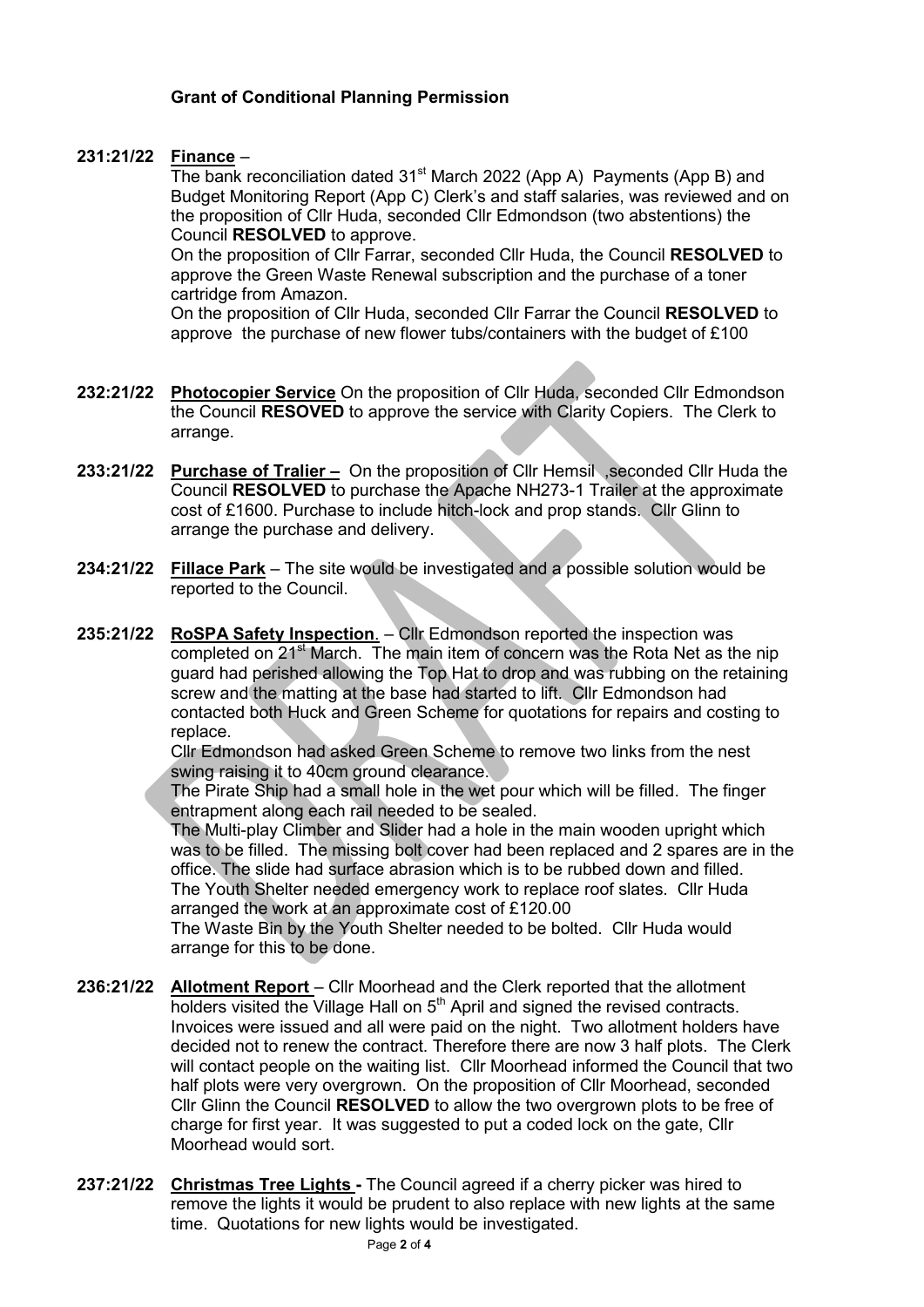- **238:21/22 Devon Air Ambulance** Cllr Roche reported the planning application had been approved. There was a site meeting due on  $5<sup>th</sup>$  May and the work to commence on  $9<sup>th</sup>$  May.
- **239:21/22 Progress Reports** Cllr Glinn reported Chapter 8 Training was booked for  $17<sup>th</sup>/17<sup>th</sup>$  June 2022. DCC are paying for the course but there will be a charge of £14 for the supervisor's ticket. Cllr Glinn was investigating what level of PPE was required.

### **240:21/22 Open Spaces Report –**

Cllr Edmondson reported the fencing to the left of the lych gate had been removed. This will not need replacing as the hedge had grown and was well established. The handrail and sections of fence post within the burial ground had rotted. The handyman would remove the rail.

The memorial bench at Station Road was in need of repair. Cllr Moorhead would obtain a price for a replacement made from recycled plastic.

Cllr Edmondson had been asked when the footpath outside the village hall would be resurfaced. It was difficult for wheelchairs or walkers to access the hall. Cllr Huda would make enquires with a local contractor.

Traffic issued at Horrabridge Primary School – 20mph signs were advisory signs and cannot be enforced. It was suggested that PCSO's would visit the site and advise car drivers of speed and parking. Cllr Edmondson would contact D&C Police Neighbourhood Beat Manager and arrange a suitable date and time.

- **241:21/22 Queens Platinum Jubilee**  Cllr Farrar reported there had been several meetings and the planning was progressing well. Unfortunately, they were lacking volunteers for the day. The Council agreed that the Jubilee mugs would be presented to the school for distribution On the proposition of Cllr Hemsil, seconded Cllr Moorhead it was **RESOLVED** agree a budget of £2000 for purchases, including prizes, The Royal Marine Drum Band and other expenses. Small purchases would be reimbursed by way of an expenses claim given to the Clerk. Cllr Farrar was arranging for posters and banners to be displayed and an advertisement in the Bridge Magazine.
- **242:21/22 Chairmans Report** Cllr Huda informed the Council of an Easter treasure hunt event in the village run by volunteers. Several local businesses had donated Easter eggs as prizes and Cllr Huda had purchased £50 worth of eggs as HPC donation to the event.
- **243:21/22 HRFT** Cllr Huda informed the Council they had not been awarded the Post Code Lottery Grant. Further funding was to be applied for.
- **244:21/22 Borough and County Councillor report**  None

#### **245:21/22 Councillors reports and items for future agenda** – Cllr Farr asked if the decoration of the toilets and kitchen at the Village Hall to be added to the next agenda. Cllr Hemsil asked for Burial Charges to be reviewed.

Next parish meeting would be the Annual Parish Meeting at 6.30pm followed by the Annual Meeting at  $7.30$ pm on  $10<sup>th</sup>$  May 2022